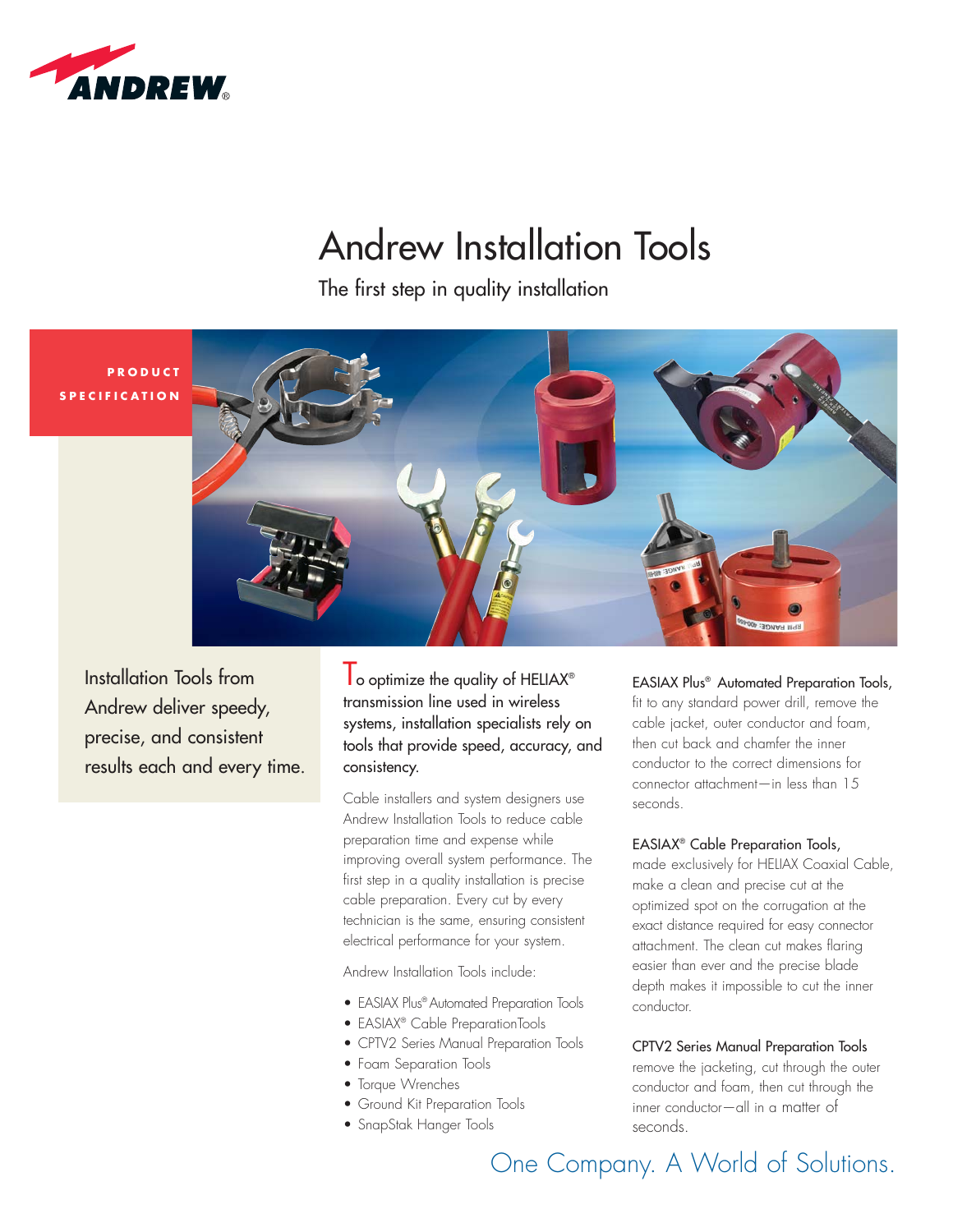### Installation Tool Specifications

Andrew Torque Wrenches attach any type HELIAX® connector\* to HELIAX LDF4, LDF4.5, LDF5, AVA5, AL5-50, LDF6, LDF7, AVA7, AL7-50 and LDF12 Coaxial Cable. These wrenches audibly indicate proper torque has been reached and then release pressure.

Ground Kit Preparation Tools remove

cable jacketing for the ground kit in a single revolution, reducing the task time by minutes and improving accuracy. They also reduce the risk of outer conductor damage and worker injury from exposed cutting blades.

SnapStak Hanger Tools make installation and removal of SnapStak Hangers extremely easy. The spring loaded pliers are designed with a hook that holds and spreads the hanger open to slip easily over the cable. Serrated pads then squeeze the hanger together for effortless insertion into the mounting structure. The insulated handles and lanyard holes make it easy to hang on to.

\* Positive Stop™ Connectors do not require torque wrenches for connector attachment, though one is still required on the coupling interface.

#### **EASIAX Plus® Automated Cable Tools**

| Cable Type                                        | <b>Connector Type</b>                           | Tool             | Blade        |                        |
|---------------------------------------------------|-------------------------------------------------|------------------|--------------|------------------------|
| LDF7-50A, AVA7-50                                 | Standard, RingFlare™, OnePiece™, Positive Stop™ | <b>CPT-158U</b>  | CPT-BK7      |                        |
| LDF6-50                                           | Standard, RingFlare, OnePiece                   | CPTL6            | CPT-BK6      |                        |
| <b>EFX2-50</b>                                    | <b>Standard Type N</b>                          | CPTL-E2L2N       | CPT-BKS1     |                        |
| <b>EFX2-50</b>                                    | Standard 7-16 DIN                               | CPTL-E2L2DIN     | CPT-BKS1     |                        |
| LDF2-50                                           | <b>Standard Type N</b>                          | CPT-E2L2N        | CPT-BKS1     |                        |
| LDF2-50                                           | Standard 7-16 DIN                               | CPTL-E2L2DIN     | CPT-BKS1     |                        |
| <b>FSJ4-50B</b>                                   | FSJ4 version 2                                  | CPT-F4           | CPT-BK       |                        |
| LDF4-50                                           | RingFlare, Positive Stop                        | CPT-L4ARC1       | CPT-BKS1     | <b>HIPM RAMGE: 405</b> |
| LDF4.5-50                                         | RingFlare                                       | CPTL45RC         | CPT-BKS1     |                        |
| <b>LDF5-50A</b>                                   | Standard, RingFlare, OnePiece, Positive Stop    | <b>CPT-78U</b>   | CPT-BK5      |                        |
| AVA5-50                                           | RingFlare, Positive Stop                        | <b>CPT-78U</b>   | CPT-BK5      |                        |
| AVA5-50                                           | <b>OnePiece</b>                                 | <b>CPT-78U</b>   | CPT-BK5      |                        |
| AL5-50                                            | <b>Positive Stop</b>                            | <b>CPT-78U</b>   | CPT-BK5      |                        |
| AL7-50                                            | <b>Positive Stop</b>                            | <b>CPT-158U</b>  | CPT-BK7      |                        |
|                                                   |                                                 |                  |              |                        |
| <b>EASIAX<sup>®</sup> Cable Preparation Tools</b> |                                                 |                  |              |                        |
| <b>Cable Type</b>                                 | <b>Connector Type</b>                           | Tool             | <b>Blade</b> |                        |
| <b>FSJ4-50B</b>                                   | FSJ4 version 2                                  | <b>MCPT-1412</b> | 209874       |                        |
| <b>FSJ1-50B</b>                                   | FSJ1 version 2                                  | <b>MCPT-1412</b> | 209874       |                        |
| <b>FSJ2-50B</b>                                   | <b>Standard</b>                                 | <b>MCPT-3812</b> | 209874       |                        |
| LDF4-50                                           | Standard, RingFlare                             | MCPT-L4          | MCPT-BK4     |                        |
| AVA5-50                                           | RingFlare, Positive Stop                        | MCPT-78          | MCPT-BK5     |                        |
| <b>LDF5-50A</b>                                   | Standard, RingFlare, OnePiece                   | MCPT-78          | MCPT-BK5     |                        |
| <b>VXL5-50</b>                                    | Standard, RingFlare, OnePiece                   | MCPT-78          | MCPT-BK5     |                        |
| AL5-50                                            | <b>Positive Stop</b>                            | MCPT-78          | MCPT-BK5     |                        |
|                                                   |                                                 |                  |              |                        |
|                                                   |                                                 |                  |              |                        |
|                                                   |                                                 |                  |              |                        |

| <b>CPTV2 Series Manual Preparation Tools</b> |  |
|----------------------------------------------|--|
|----------------------------------------------|--|

| <b>Cable Type</b> | Connector Type                | Tool             | <b>Blade</b> |  |
|-------------------|-------------------------------|------------------|--------------|--|
| LDF6-50           | Standard, RingFlare, OnePiece | CPTV2-114        | CPTV2-BK     |  |
| <b>VXL6-50</b>    | RingFlare, OnePiece           | CPTV2-114        | CPTV2-BK     |  |
| LDF7-50           | Standard, RingFlare, OnePiece | <b>CPTV2-158</b> | CPTV2-BK     |  |
| <b>VXL7-50</b>    | RingFlare, OnePiece           | <b>CPTV2-158</b> | CPTV2-BK     |  |
| AVA7-50           | OnePiece, Positive Stop       | CPTV2-158        | CPTV2-BK     |  |
| AL7-50            | <b>Positive Stop</b>          | <b>CPTV2-158</b> | CPTV2-BK     |  |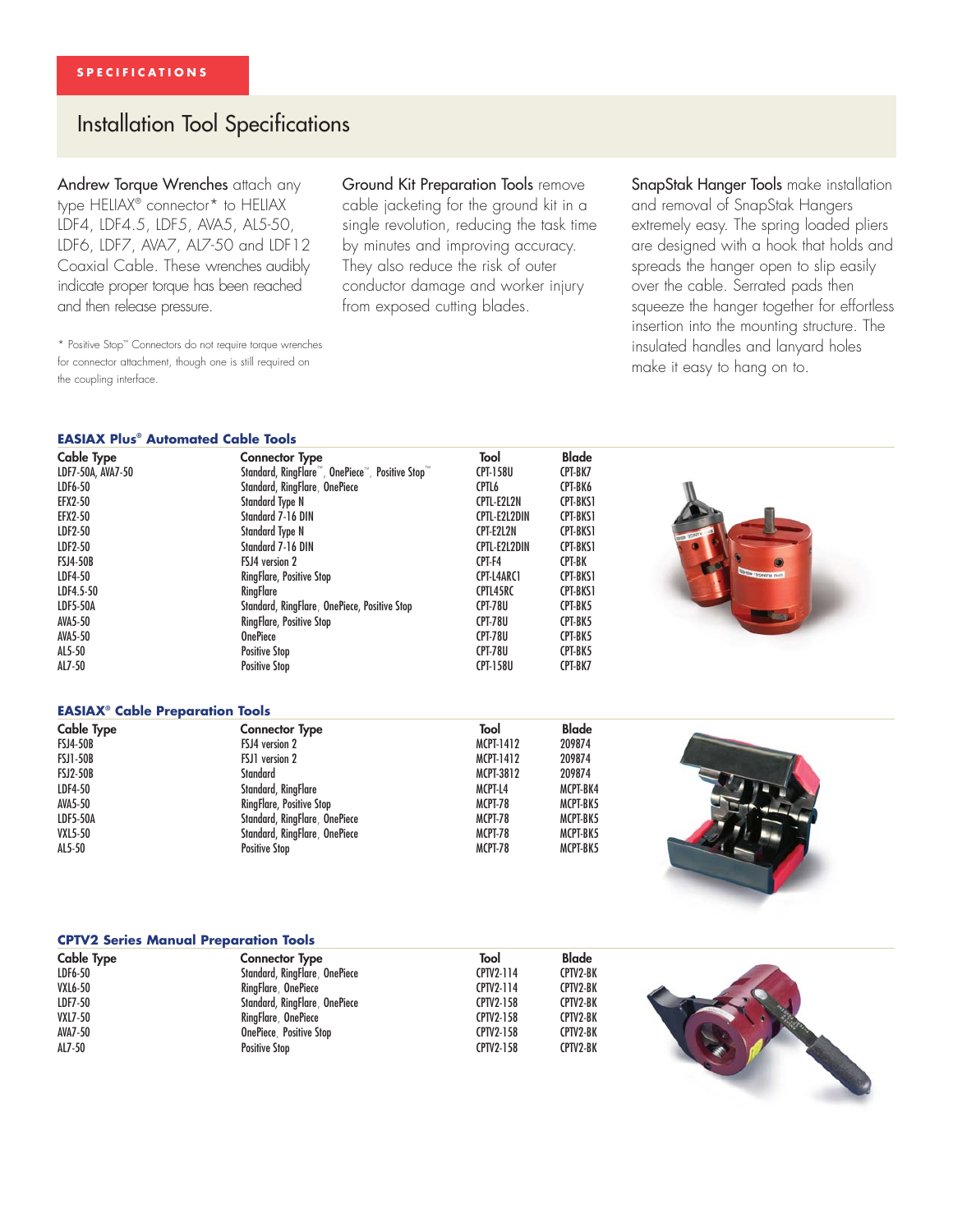## Installation Tool Specifications

#### **Andrew Torque Wrenches**

| Tool   | <b>Wrench Size</b> | <b>Description</b>           | <b>Application</b>            |
|--------|--------------------|------------------------------|-------------------------------|
| 244373 | $2 - 5/8"$         | non-adjustable torque wrench | LDF12 connectors              |
| 244374 | $2 - 1/4"$         | non-adjustable torque wrench | <b>LDF7</b> connectors        |
| 244375 | $1 - 7/8''$        | non-adjustable torque wrench | LDF6 connectors               |
| 244376 | $27 \text{ mm}$    | non-adjustable torque wrench | LDF4.5 connectors             |
| 244377 | $1 - 1/4''$        | non-adjustable torque wrench | Coupling torque, DIN connecto |
| 244378 | $1 - 1/4''$        | non-adjustable torque wrench | LDF5 connectors               |
| 244379 | 13/16''            | non-adjustable torque wrench | Coupling torque, N connectors |
| 245154 | 3/4''              | non-adjustable torque wrench | LDF4 RingFlare™ connectors    |
| 247698 | $1-3/4"$           | non-adjustable torque wrench | LDF6 OnePiece™ connectors     |

**Franch Size Application**<br>The UDF12 connectors Condition Application -<br>2014 12-5 2-5 10-5 10-5 10-5 10-5<br>2017 10-57 2-575 10-51-500 10-51-500 10-51-500 10-51-500 10-51-51-51-51-51-5 24 stable torque wrench LDF7 connectors<br>2014 2-10 stable torque wrench 244375 1-7/8" non-adjustable torque wrench LDF6 connectors Coupling torque, DIN connectors<br>LDF5 connectors



### **Ground Kit Preparation Tools**

| <b>Cable Type</b> | <b>Grounding Kit Type</b>  | Tool            | <b>Blade</b> |  |
|-------------------|----------------------------|-----------------|--------------|--|
| <b>FSJ4-50B</b>   | Standard                   | GKT-F4A         | GKT-BKF4     |  |
| LDF4-50           | Standard, SGL, CSGL Series | GKT-L4A         | GKT-BK512    |  |
| <b>LDF5-50A</b>   | Standard, SGL, CSGL Series | GKT-78A         | GKT-BK512    |  |
| <b>VXL5-50</b>    | Standard, SGL, CSGL Series | GKT-78A         | GKT-BK512    |  |
| AVA5-50           | Standard, SGL, CSGL Series | GKT-78A         | GKT-BK512    |  |
| AL5-50            | SGL                        | GKT-78A         | GKT-BK512    |  |
| LDF6-50           | Standard, SGL, CSGL Series | GKT-114A        | GKT-BK67     |  |
| <b>VXL6-50</b>    | Standard, SGL, CSGL Series | GKT-114A        | GKT-BK67     |  |
| LDF7-50           | Standard, SGL, CSGL Series | GKT-158A        | GKT-BK67     |  |
| <b>VXL7-50</b>    | Standard, SGL, CSGL Series | GKT-158A        | GKT-BK67     |  |
| <b>AVA7-50</b>    | Standard, SGL, CSGL Series | GKT-158A        | GKT-BK67     |  |
| AL7-50            | SGL                        | <b>GKT-158A</b> | GKT-BK67     |  |

#### **SnapStak Hanger Tool**

| Tool  | <b>Description</b>               |
|-------|----------------------------------|
| SHT-4 | SnapStak Hanger Tool, quantity 1 |